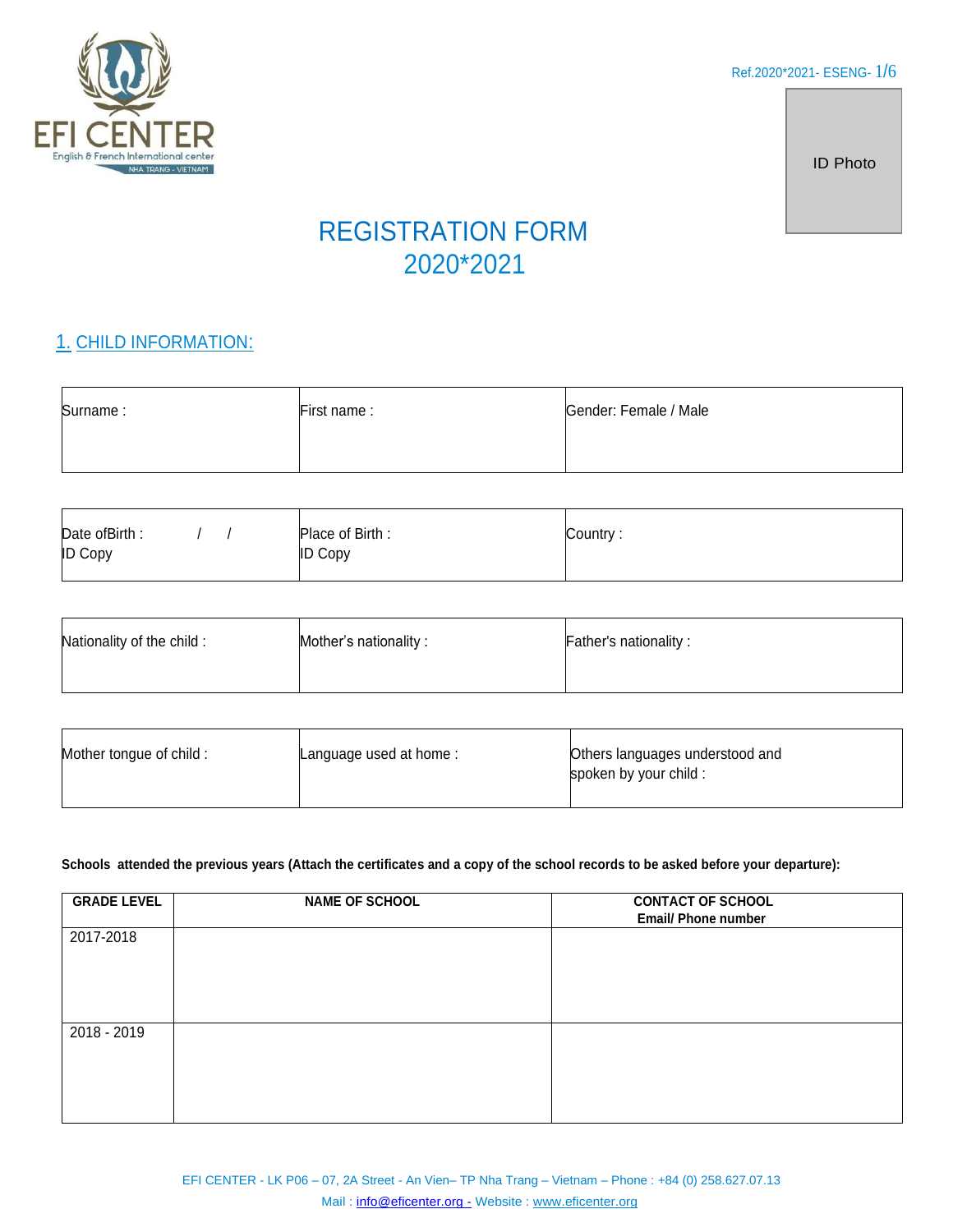

### 2. PARENTS INFORMATION:

#### **Marital Status:**

| Legal representative of the child :                        |                                       |  |
|------------------------------------------------------------|---------------------------------------|--|
| First name and surname of father:                          | First name and surname of the mother: |  |
| Father 's occupation :                                     | Mother 's occupation :                |  |
| Do you have other children? If yes, how many? Specify age. |                                       |  |

Addresses and phone numbers: In case of separation or divorce, please inform us your two postal and two email addresses. If either number changes during the year, please notify the school immediately.

| Email Address:                                                                              |                  |        |
|---------------------------------------------------------------------------------------------|------------------|--------|
| Postal Address :                                                                            |                  |        |
| Father                                                                                      |                  | Mother |
| Phone - Home:                                                                               | Phone - Home:    |        |
| Phone - Office :                                                                            | Phone - Office : |        |
| Mobile :                                                                                    | Mobile:          |        |
| Phone number of other person (s) to contact if we have difficulties in contacting parents : |                  |        |
| Name                                                                                        | Phone:           | Email: |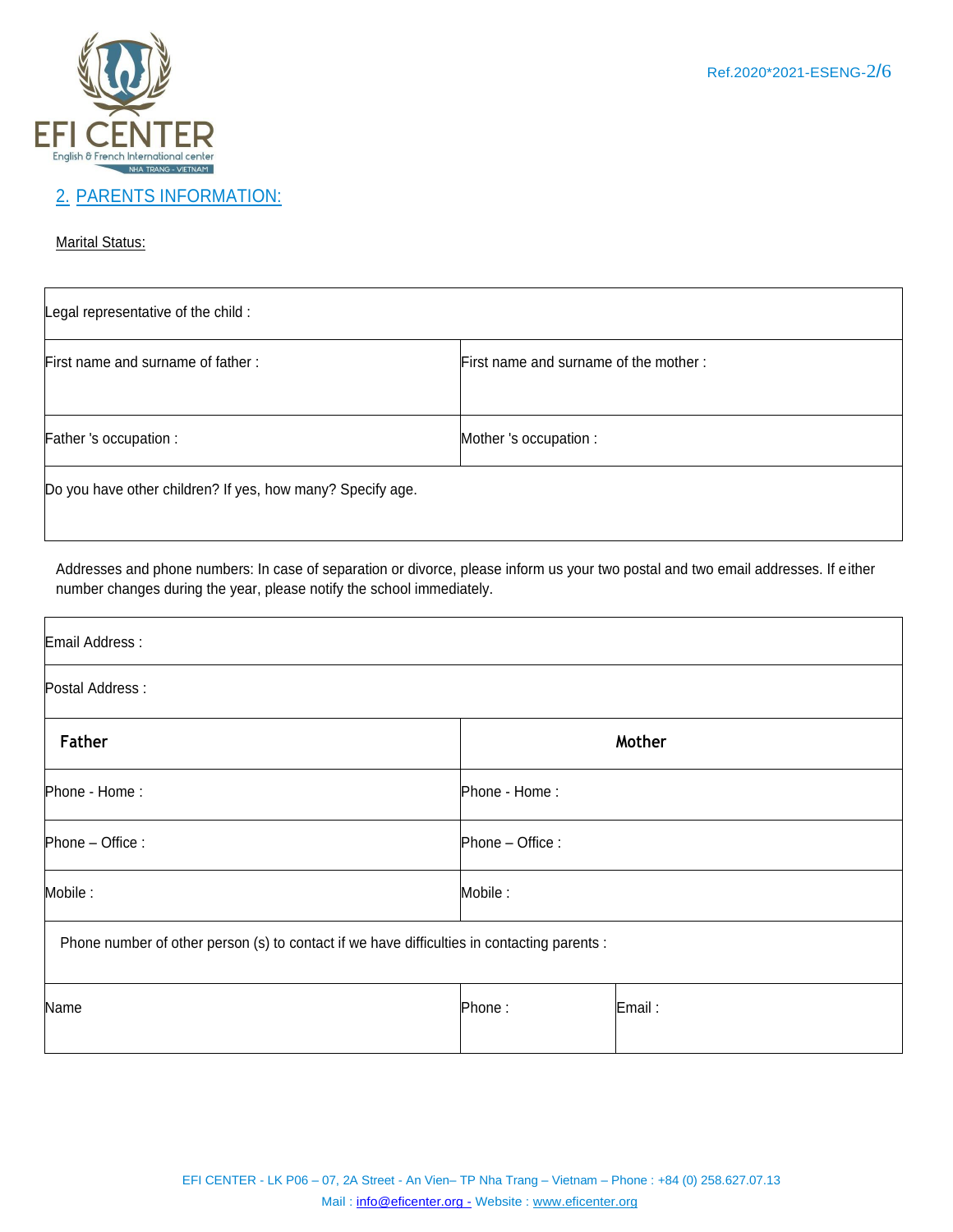

# 3. VISA

Please attach photocopies of passport and visa or residence card of your child(ren).

### 4. SCHOOL INSURANCE:

Insurance is highly recommended when registering with the school. It covers both damages made by child (liability insurance) as well as those that he may suffer (individual insurance - personal accident). Otherwise, the parents pay the costs incurred. The school has its own liability insurance.

### 5. SCHOOL ACCIDENT :

In case of accident, do you accept that EFI Center directs your child to **Vinmec Hospital** ? Make your choice: □YES □ NO If not, please indicate below the name, full address and telephone number of the Hospital of your choice.

### 6. MEDICAL INFORMATION:

For entry to the school, the DT- Polio vaccination against diphtheria, tetanus and polio is highly recommended. Also, vaccination against smallpox, measles, mumps, rubella and pertussis are not mandatory but recommended. Please provide us a copy of the page of your child's Health Book.

| DTP : Date of first vaccination |                  |                 |                  |
|---------------------------------|------------------|-----------------|------------------|
| First reminder:                 | Second reminder: | Third reminder: | Fourth reminder: |

Other vaccinations (tick as appropriate)

| Typhoid:    | $\Box$ Yes, date : | $\Box$ No |
|-------------|--------------------|-----------|
| Meningitis: | $\Box$ Yes, date:  | $\Box$ No |
| Hepatitis:  | $\Box$ Yes, date : | $\Box$ No |

#### **Is your child allergic or have specific health problems?**

| $\Box$ No  |        |
|------------|--------|
| $\Box$ Yes | Which? |
|            |        |
|            |        |

*Note*: EFI Center is not authorized to administer medication to children.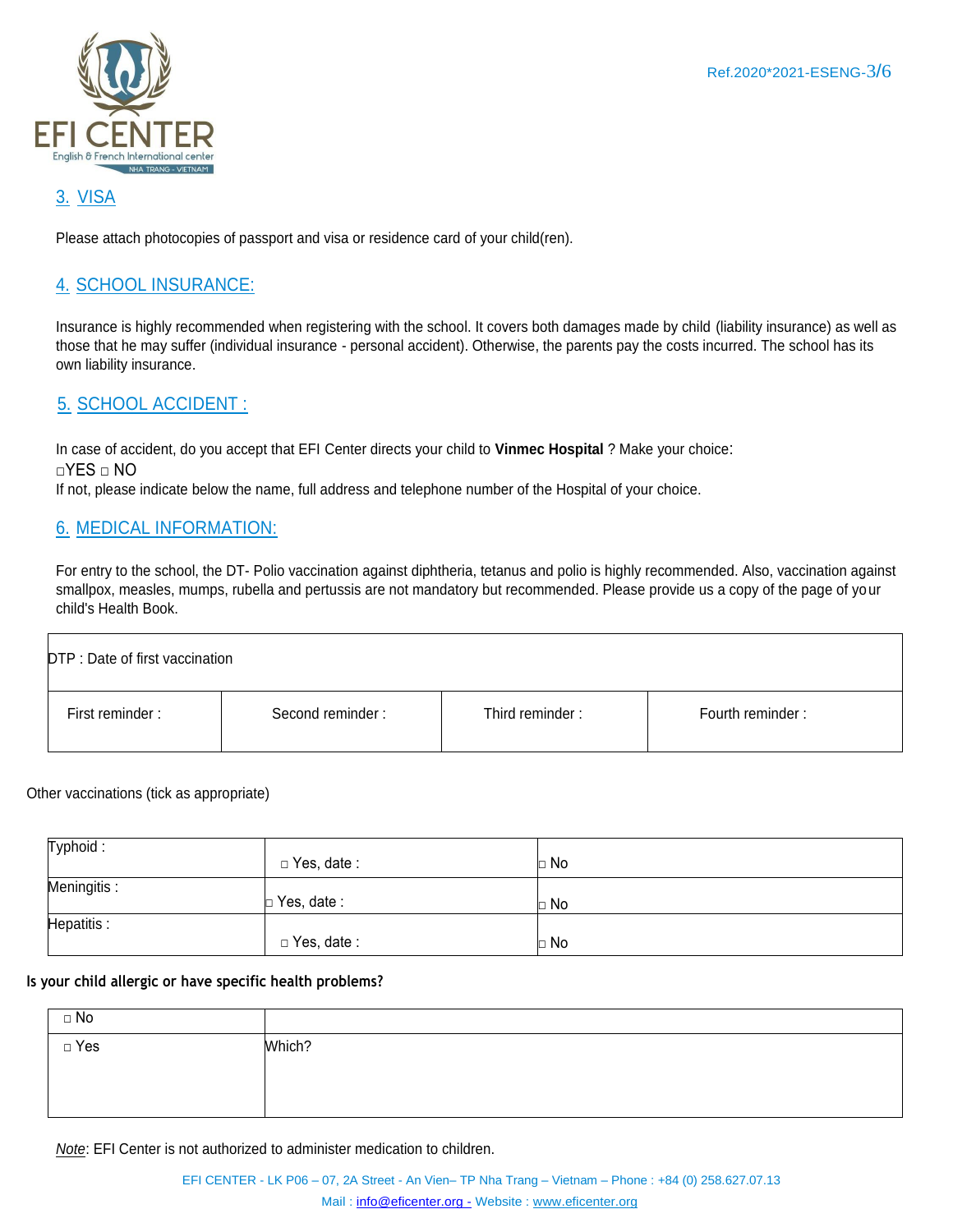

# 7. PICK-UP PERMISSION:

For safety reasons, only the persons named below will be authorized to pick up your child after school (maximum 2). If, there is a

change, please advise management and the teacher in writing or phone.

| Surname: | First name: | Relationship with the family (grandmother, friend etc)   |
|----------|-------------|----------------------------------------------------------|
| Surname: | First name: | Relationship with the family (grandmother, friend etc. ) |

### 8. METHODS of PAYMENT

□Monthly □ Balf year □ Full year

# 9. ADMINISTRATION of MEDICINE:

Reminder of regulations with regards to the administration of medicine at the EFI Center: when the state of a child's health allows him to come to school, it is sometimes possible, at the request of parents and with a doctor 's prescription, to give treatments.

In this case, parents must provide:

- A written authorization
- A written doctor prescription (in English) and dosage to be taken
- Medicines must be given to the School Director.

These arrangements are a possibility (in the strict conditions defined above) but in any case, a requirement for teachers.

### 10. AUTHORIZATION TO LEAVE THE SCHOOL DURING THE HOURS ATTENDANCE ACCOMPANIED BY TEACHER:

I undersigned,

| Surname: | First name: | Legal representative of the: (Student'sname, class) |
|----------|-------------|-----------------------------------------------------|
|          |             |                                                     |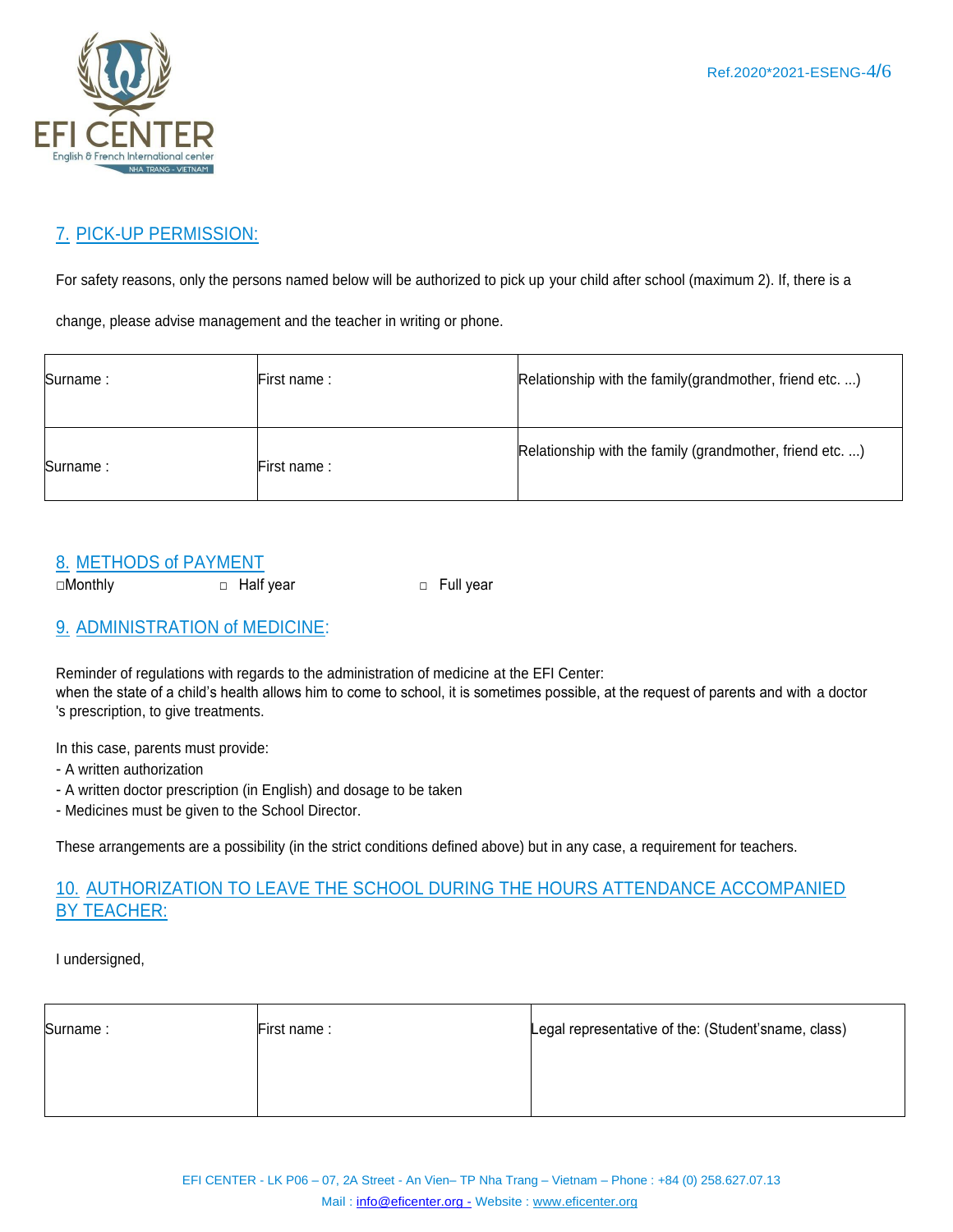

Select your choice:

 $\Box$  Authorize my son, my daughter

 $\square$  Do not authorize my son, my daughter

To leave the EFI Center during school hours accompanied by the class teacher as part of educational projects or specific cycles. THIS AUTHORIZATION IS VALID UNTIL THE END OF THE SCHOOL YEAR.

# 11. AUTHORIZATION TO EXIT:

You must enroll your child under one of the two following plans: Select your choice:

 $\Box$  Extern: has lunch out every day, is not allowed to stay at school during the lunch hour.

 $\Box$  Half-board: takes meals in the school under supervision, and is not allowed to leave, even occasionally.

I undersigned,

| Surname: | First name: | Legal representative of the: (Student'sname, class) |
|----------|-------------|-----------------------------------------------------|
|          |             |                                                     |
|          |             |                                                     |

Select your choice:

□ Authorize my son, my daughter

 $\Box$  Do not authorize my son, my daughter

to leave school during lunch hour if he is extern. THIS AUTHORIZATION IS VALID UNTIL THE END OF THE SCHOOL YEAR. During break times and interclass, it is forbidden for students to leave the school even if teachers are absent.

### 12. PARENTAL CONSENT for Filming in & out Campus

As part of the educational programs, EFI Center may use either photography or video. In reference to the law protecting the privacy and as legal representatives of your minor child, the school must ask for permission for this. Types of shots: digital, video, prints, digital files. Diffusion images: images will be used under the control and responsibility of the school to the public. Conservation of images: images will be stored for an indefinite period. I, undersigned,

| Surname: | First name: | Legal representative of the: (Student's name, class) |
|----------|-------------|------------------------------------------------------|
|          |             |                                                      |
|          |             |                                                      |